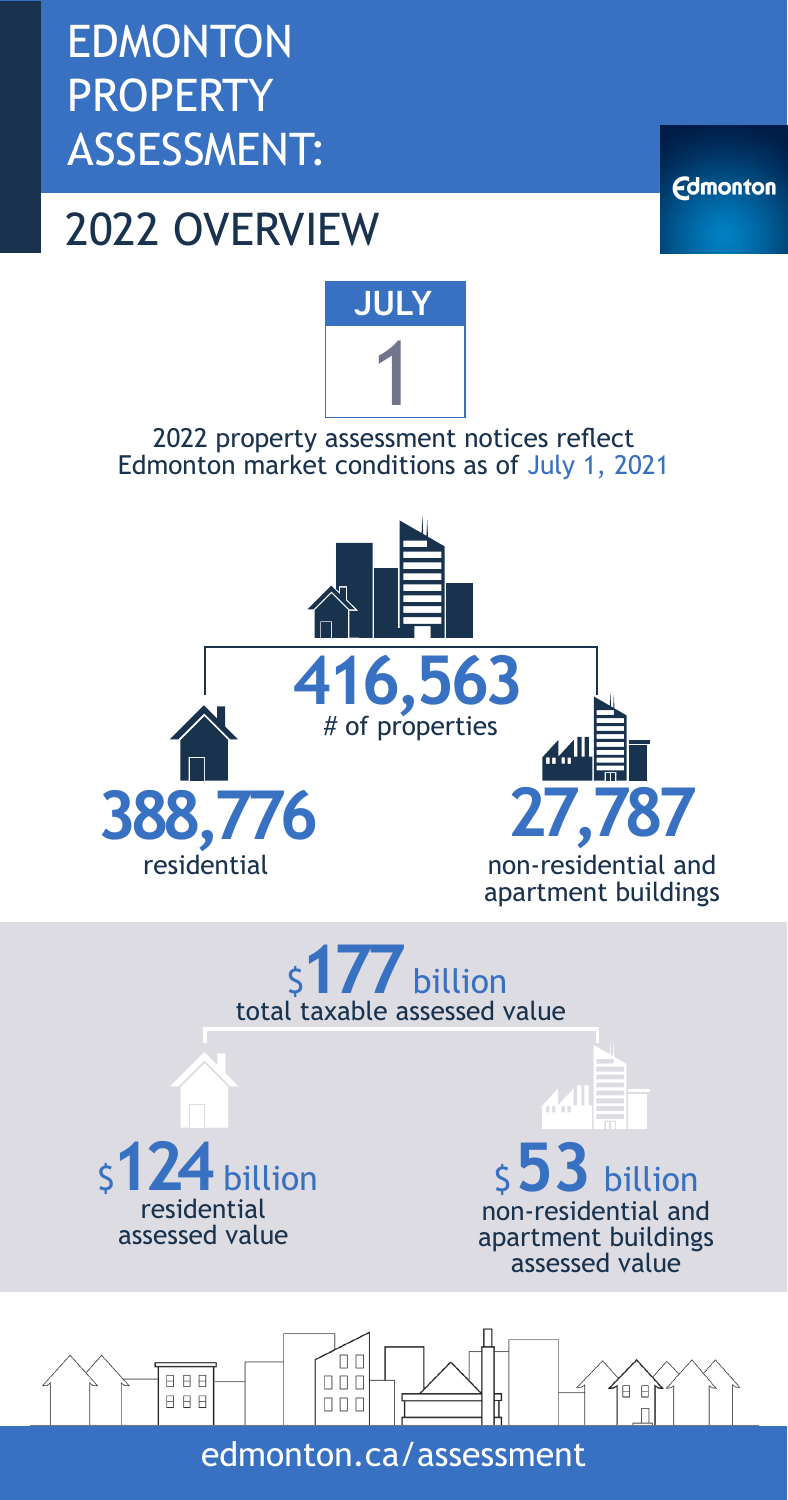### EDMONTON PROPERTY ASSESSMENT:

**Edmonton** 

### RESIDENTIAL PROPERTIES



2022 property assessment notices reflect Edmonton market conditions as of July 1, 2021

### total residential taxable assessed value \$**124**billion



median assessed value for a detached home



change in assessed value of 5.01%



median assessed value of condos and townhomes

change in assessed value of -3.07%

#### median of percent changes by neighbourhoods, typical detached homes

#### increased the most

|                       | between July 1, 2020<br>and July 1, 2021 |
|-----------------------|------------------------------------------|
| <b>Elsinore</b>       | $+11.8%$                                 |
| <b>Northmount</b>     | $+11.5%$                                 |
| <b>Hay Ridge Area</b> | $+11.3%$                                 |
| Canossa               | $+10.6%$                                 |
| Menisa                | $+10.3%$                                 |
|                       |                                          |

#### decreased the most

|                          | between July 1, 2020<br>and July 1, 2021 |
|--------------------------|------------------------------------------|
| <b>Boyle Street</b>      | $-9.8%$                                  |
| <b>Prince Rupert</b>     | $-3.7%$                                  |
| <b>Oliver</b>            | $-2.3%$                                  |
| <b>Callingwood North</b> | $-2.0%$                                  |
| <b>Rideau Park</b>       | $-1.7%$                                  |

 $\frac{1}{100}$ 8 8 8  $B$   $B$ 888  $\begin{array}{c} 0 \\ 0 \\ 0 \end{array}$ edmonton.ca/assessment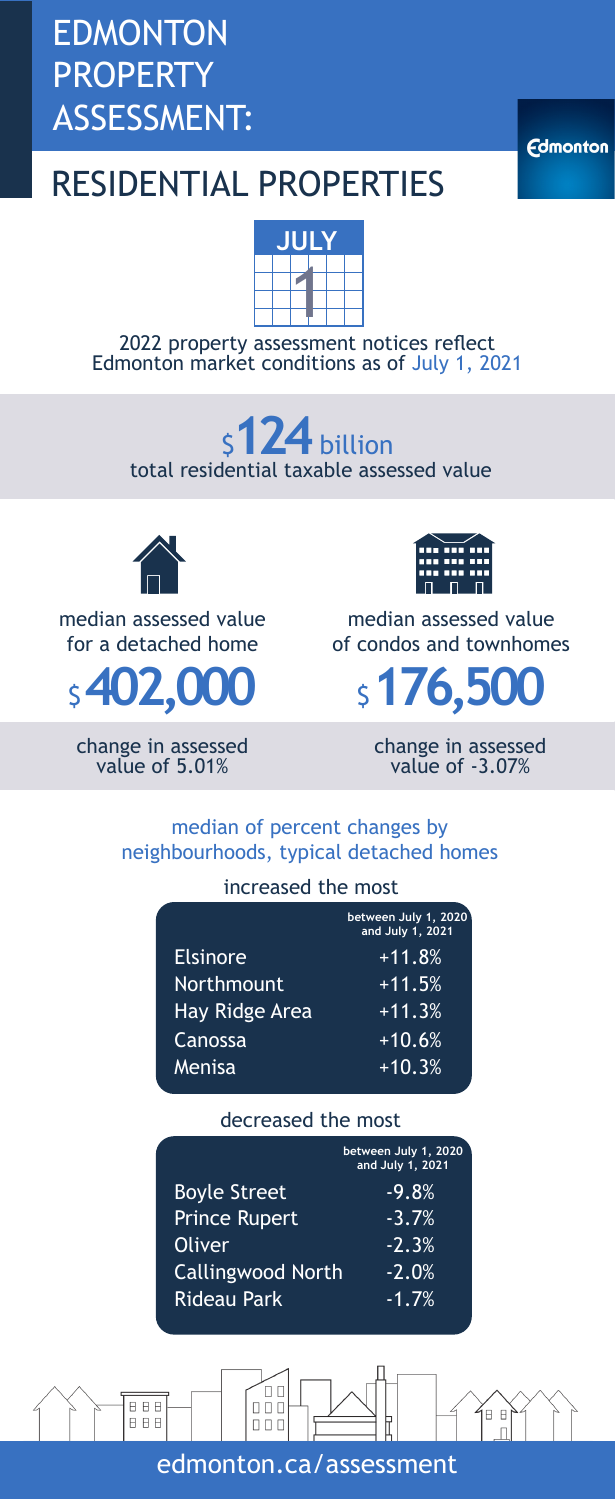### EDMONTON PROPERTY ASSESSMENT:

### **HISTORY**



**407,804 413,450 416,563** 2020 2021 2022





**Edmonton** 



#### median assessed value of condominiums and townhomes

2020 2021 2022

\$ **185,000** \$ **181,500** \$ **176,500**

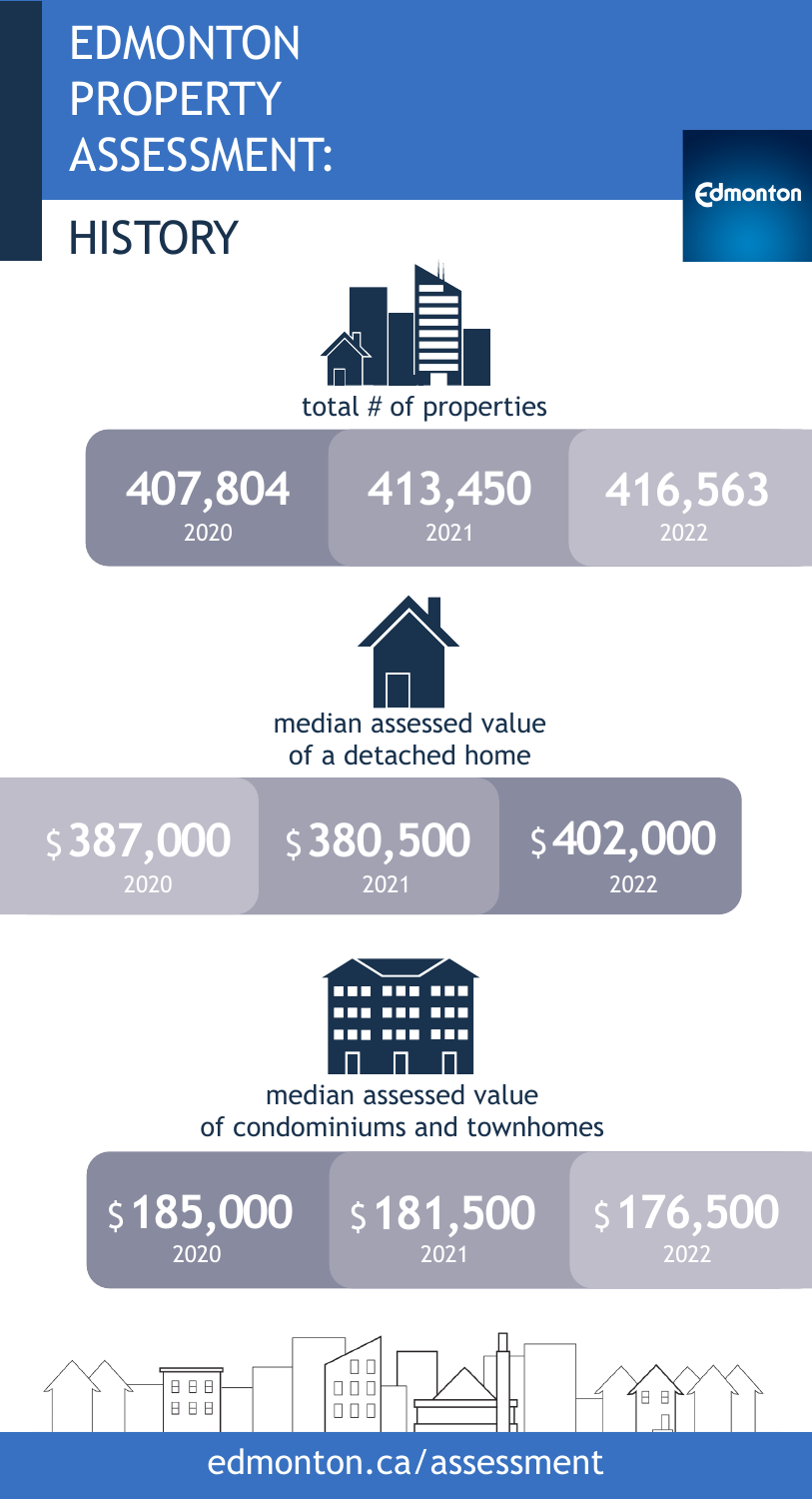### EDMONTON PROPERTY ASSESSMENT:

MULTI- AND NON-RESIDENTIAL

**Edmonton** 



2022 property assessment notices reflect Edmonton market conditions as of July 1, 2021





\$**53** billion taxable assessed value

#### median of percent changes in property values

| Hotel/Motel                 | $-13.0%$ |
|-----------------------------|----------|
| Retail                      | $-8.7%$  |
| <b>Offices</b>              | $-7.0%$  |
| <b>Shopping Centre</b>      | $-5.0%$  |
| <b>Industrial</b>           | $-1.5%$  |
| <b>Special Purpose</b>      | 0.7%     |
| <b>Non-Residential Land</b> | 0.0%     |

Multi-residential muter residential<br>(apartment buildings) 3.1%